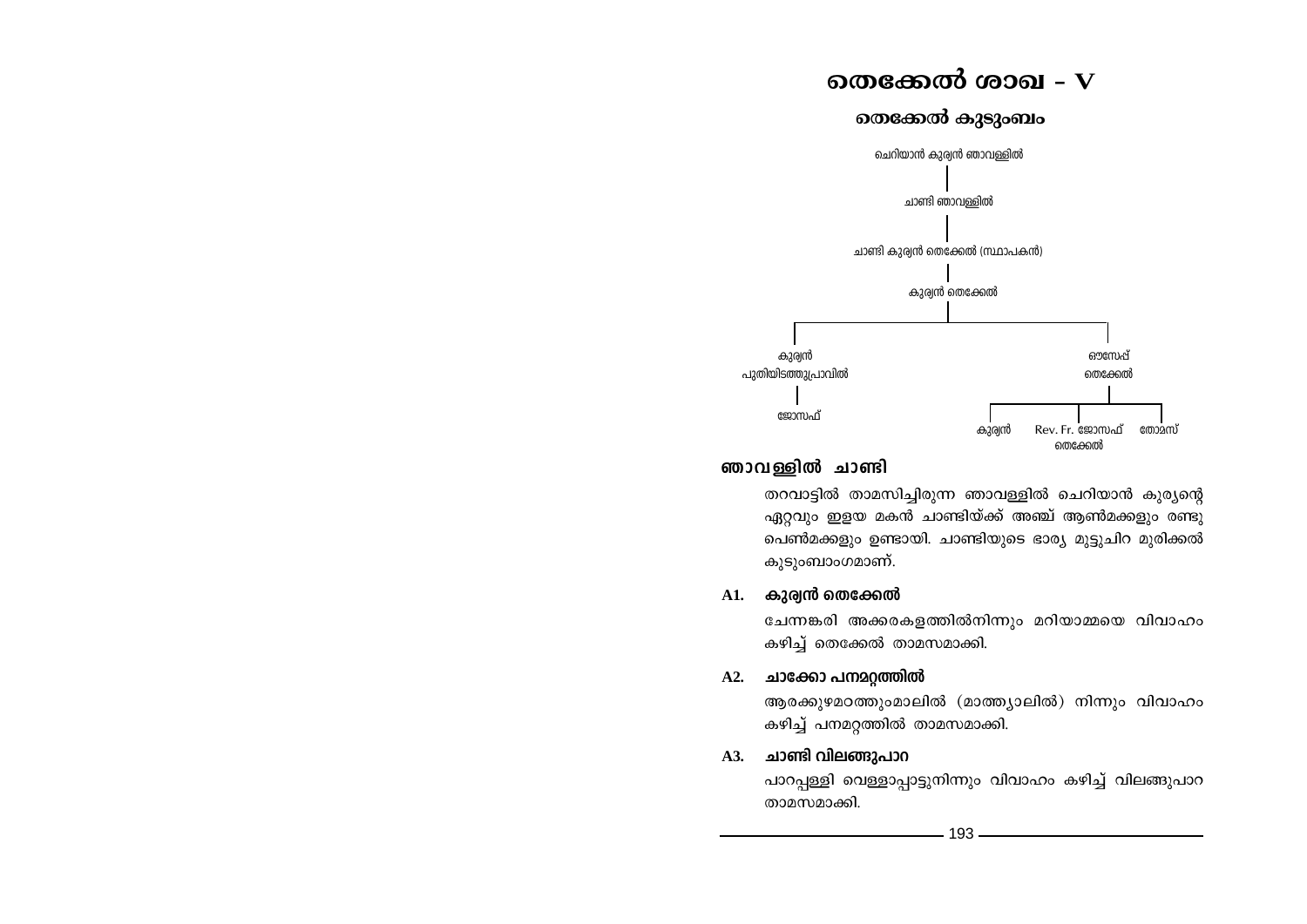- 
- / I
- കൊച്ചുതൊമ്മൻ (തൊമ്മി) പുത്തൻപുരയ്ക്കൽ **A4.** അതിരമ്പുഴ വെമ്പേനിയിൽനിന്നും വിവാഹം കഴിച്ച് പുത്തൻ പുരയ്ക്കൽ താമസമാക്കി.
- A5. ഉതുപ്പ് (കൊച്ചുതുപ്പ്) ഞാവള്ളിൽ തറവാട് പൂളിങ്കുന്നിൽ പുത്തൻപുരയ്ക്കൽനിന്നും വിവാഹം കഴിച്ച് തറവാട്ടിൽ താമസിച്ചു.
- A6. 1) മകൾ

പുളിങ്കുന്നിൽ കാഞ്ഞിക്കൽ കെട്ടിച്ചു.

A7. 2) മകൾ

പാലായിൽ പുതുപ്പള്ളിയേൽ കെട്ടിച്ചു. (കാപ്പിൽ കുടുംബം)

## കുര്വൻ തെക്കേൽ ശാഖ

കുര്യൻ മറിയാമ്മ ദമ്പതികൾക്ക് മൂന്ന് ആൺമക്കളും രണ്ടു പെൺമക്കളും ഉണ്ടായി.

 $A1a.$  ചാണ്ടി

പാലാ പടിഞ്ഞാറേക്കാപ്പിൽ (പൂവേലിക്കൽ വിവാഹം കഴിച്ച് അവിടെ ദത്തുനിന്നു. ഒരു മകൾ മാത്രം ഉണ്ടായി. മൂലയിൽ മാണി കെട്ടി ദത്തുനിന്നു.

 $A1b.$  തൊപ്പ്

ശെമ്മാശനായിരിക്കുമ്പോൾ മരിച്ചുപോയി.

## $\Delta$ 1 $c$ . ഹ്മലി

(കളരിയാമ്മാക്കൽ) തയ്യിൽ വിവാഹം കഴിച്ചു. ഇവരുടെ ഏകമ കനാണ് ബഹു. തയ്യിൽ എസ്തപ്പാനോസ് അച്ചൻ.

## A1d. ചെറിയാൻ (കുര്വൻ)

കുടകശ്ശേരി അമ്പലത്തൊട്ടിയിൽ (അയർക്കുന്നം) മറിയത്തെ വിവാഹം കഴിച്ച് തെക്കേൽ താമസിച്ചു. ഏഴു മക്കൾ. അഞ്ചു പെണ്ണും രണ്ടാണും.

## $A1e.$   $g(000)$

ഞള്ളിയിൽ - പുതിയാപറമ്പിൽ മാത്യുവിനെ വിവാഹം കഴിച്ചു. ഇവർക്ക് മൂന്നാൺമക്കളും നാലു പെൺമക്കളും.

മക്കൾ – 1) കുര്യൻ കാപ്പിൽ മരിതോലിൽ 2) ഉണിച്ചെറിയ 3) ചാണ്ടി 4) മറിയം മാപ്പലകയിൽ, പൈങ്ങുളം 5) അന്നമ്മ കൊച്ചുകാര്യാട്ട് (ചങ്ങനാനിയിൽ) 6) റോസമ്മ വിച്ചാട്, രാമ പുരം 7) ഏലി പഴയപുരയ്ക്കൽ.

## തെക്കേൽ (ചെറിയാൻ) കുര്യൻ

കുര്യൻ-മറിയാമ്മ ദമ്പതികൾക്ക് ഏഴു മക്കൾ. അഞ്ചു പെണ്ണും രണ്ടാണും.

## $A1d1.$  കുര്യൻ

കൊട്ടുകാപ്പള്ളി ഇലവുങ്കൽ അന്ന(അച്ചാമ്മ)യെ വിവാഹം കഴിച്ച് പുതിയിടത്തുപ്രാവിൽ താമസിച്ചു.

 $A1d2.$  ഔസേപ്

ചക്കൻകുളത്ത് കുര്യൻ-ഏലി മകൾ അന്നമ്മയെ വിവാഹം കഴിച്ച് തെക്കേൽ താമസിച്ചു.

## $A1d3.$   $200\omega_0$

പാലാ പുഞ്ചക്കുന്നേൽ കുരുവിള മകൻ വർഗീസ് വിവാഹം ചെയ്തു.

മക്കൾ - അന്നമ്മ (പുതുമന) കുരുവിള, ജോസഫ്.

## $A1d4.$   $@I@TQ12$

കൊഴുവനാൽ കൈപ്പൻപ്ലാക്കൽ സ്കറിയാ മകൻ (ഇട്ടി ഐപ്പ്) ഔസേപ്പ് വിവാഹം ചെയ്തു.

മക്കൾ - അന്നമ്മ മത്തായി കൊട്ടുകാപ്പള്ളി, മറിയം കാരമല, ഔസേപ്പ് സ്കറിയ (കുഞ്ഞെറിയ), ത്രേസ്യ ദേവസ്യ വെട്ടിക്കാട്ട് പഴയിടം, ഫാ. ഫിലിപ്പ് O.C.D., ഫാ. എബ്രാഹം കൈപ്പൻ പ്ലാക്കൽ

## A1d5. ഏലി

പാലായിൽ മാടപ്പാട്ട് കുര്യൻ മകൻ തൊമ്മൻ വിവാഹം കഴിച്ചു. മക്കൾ - 1) കുര്യൻ പ്ലാത്തോട്ടം 2) ചാണ്ടി 3) ജോസഫ് 4) മാണി 5) തോമസ് 6) സി. സുനിസ്ലാവോസ് F.C.C. 7) സി. സെറാഫിന F.C.C. 8) ത്രേസ്യാമ്മ തയ്യിൽ 9) ഏലി ക്കുട്ടി ആന്ത്രോത്ത് (പരിത്തിരിക്കൽ)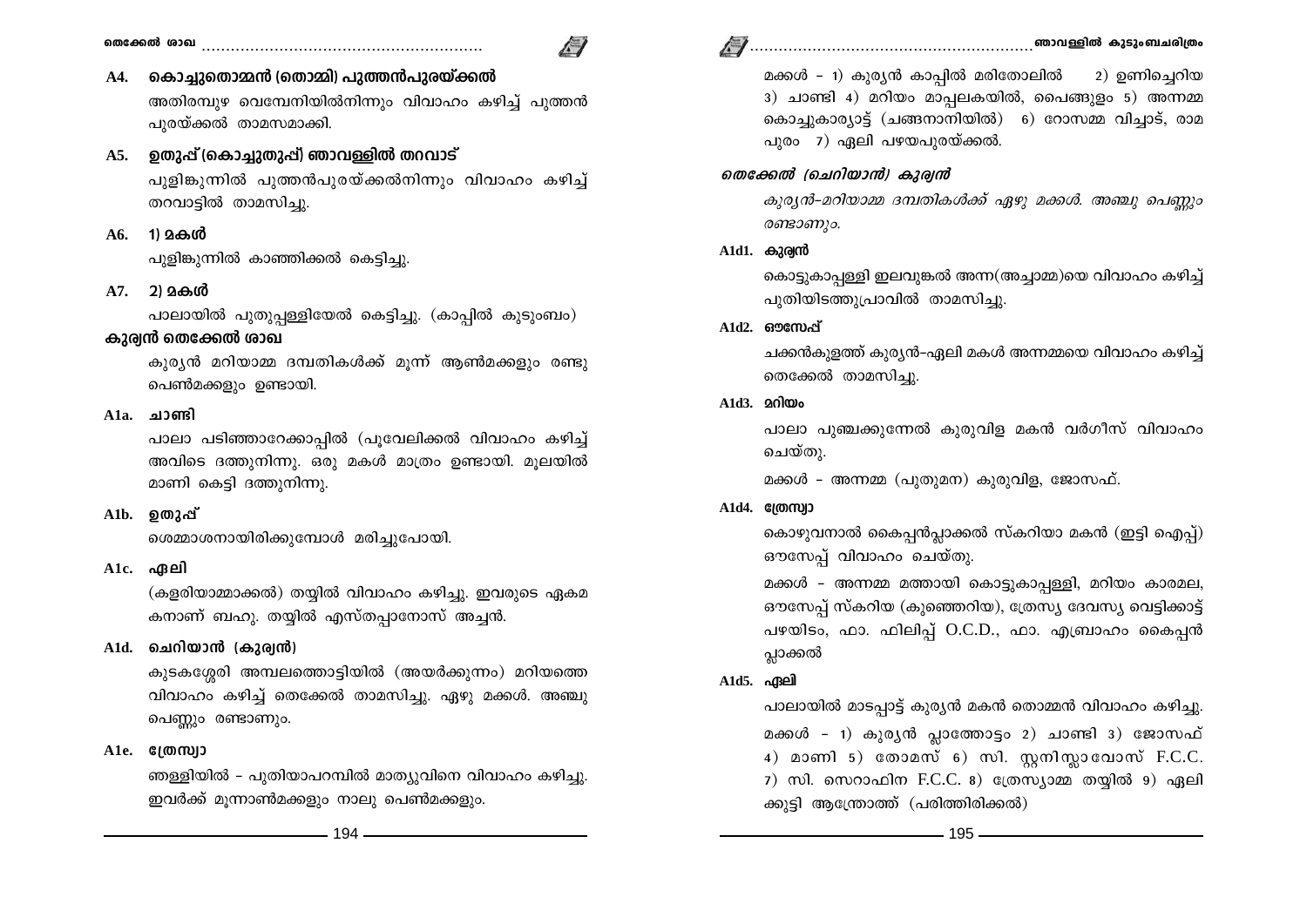## 

## 

#### $A1d6.$   $@m$

പാലാ മണിയഞ്ചിറക്കുന്നേൽ ജോസഫ് മകൻ ജോസഫ് വിവാഹം ചെയ്തു. മക്കൾ - 1) ഇട്ടിയേപ്പ് (ജോസഫ്) 2) ചാണ്ടി 3) സി. കത്രീന C.M.C.

#### $A1d7.$   $|q\rangle$  $|q\rangle$

കണ്ണാടിയുറുമ്പ് ക്ലാരമഠത്തിൽ ചേർന്ന് കന്യാസ്ത്രീയായി ജീവിച്ചു.

#### ഞാവള്ളിൽ തെക്കേൽ കുര്വൻ

ഞാവള്ളിൽ തേക്കേൽനിന്നും കുര്യൻ പുതിയിടത്തുപ്രാവിൽ വന്നു താമസിച്ചു. ഇലവുങ്കൽ കൊട്ടുകാപ്പള്ളിൽ അച്ചാമ്മയെ വിവാഹം കഴിച്ചു. ഇവർക്ക് ഒരു ആണും അഞ്ചു പെണ്ണും.

#### $A1d1a$ .  $2000020a$

പുണ്ടിക്കുളത്തു ലുക്കാ ദേവസ്യായെ കല്യാണം കഴിച്ചു. മറിയാമ്മ പൂണ്ടിക്കുളത്തിന് അഞ്ച് ആൺമക്കളും നാലു പെൺമക്കളും. മക്കൾ - 1) ഔസേപ്പച്ചൻ 2) കുര്യാച്ചൻ 3) ദേവസ്യാച്ചൻ 4) ഫാ. ലുക്കാസ് CMI 5) മാണിച്ചൻ 6) പെണ്ണമ്മ 7) അച്ചാമ്മ 8) മറിയക്കുട്ടി 9) സിസ്റ്റർ ജൂലിയാന

#### $A1d1b.$   $m0.$   $a\ddot{o}$   $o\ddot{o}$   $a\ddot{o}$   $m0.$   $F.C.C.$

എഫ്.സി.സി. കോൺവെന്റ്, കണ്ണാടിയുറുമ്പ്. 30-1-1967-ൽ നിര്യാതയായി.

#### A1d1c. സി. സെലസ്റ്റിനാ F.C.C.

എഫ്.സി.സി. കോൺവെന്റ്, ളാലം. 12-1-1994-ൽ നിര്യാതയായി.

A1d1d.

ഔസേപച്ചൻ

റോസമ്മ കയത്തിൻകരയെ വിവാഹം കഴിച്ചു. രണ്ടാണും മൂന്നു പെണ്ണും. ഔസേപ്പച്ചൻ 1991 ജനുവരി 2-നും റോസമ്മ 1976 ഏപിൽ 11-നും നിര്യാത



ഞാവള്ളിൽതെക്കേൽ പ്രുതിയിടത്തുപ്രാവിൽ) കുര്യൻ ജോസ്ഷ് റോസമ്മ ജോസഫ്

രായി.



വട്ടപ്പാറയ്ക്കൽ ജോസഫിനെ കല്യാണം കഴിച്ചു. ഏഴു മക്കൾ. മുന്നാണും നാലു പെണ്ണും. മക്കൾ - 1) കുട്ടിയച്ചൻ 2) കുര്യാ ച്ചൻ 3) ദേവസ്യാച്ചൻ 4) മറിയക്കുട്ടി 5) അച്ചാമ്മ 6) തെയ്യാമ്മ  $7)$  ഏലിയാമ്മ (സി. ബെറ്റി S.H.)

### A1d1f. ബ്രിജിറ്റ്

ചക്കൻകുളത്ത് കളപ്പുരയിൽ മത്തായി ജോസഫിനെ കല്യാണം കഴിച്ചു. 10 മക്കൾ. അഞ്ചാണും അഞ്ചു പെണ്ണും. മക്കൾ – 1) മത്ത ച്ചൻ 2) കുര്യാച്ചൻ 3) പാപ്പച്ചൻ 4) ജോർജ്ജുകൂട്ടി 5) ജോയി 6) സി. ഫിദേലിയുസ് C.M.C.  $7)$  ഡോ. സി. മേരി ജോസഫൈൻ S.H. 8) ഡോ. സി. ബെറ്റി ജോസ് S.H. 9) മോളി 10) ജോയമ്മ

#### A1d1d1. ചിന്നമ്മ

വൈക്കത്ത് ആലുങ്കര കുരുവിള ഡാനിയേലിനെ കല്യാണം കഴിച്ചു. അവർക്ക് എട്ടാണും മൂന്നു പെണ്ണും. മക്കൾ – 1) ബേബി ച്ചൻ 2) ജോസ് 3) സണ്ണി 4) മാർട്ടിൻ 5) ഫ്രാൻസീസ് 6) മാത്ത ച്ചൻ 7) തോമസ് 8) രാജുമോൻ 1) ബ്രിജിറ്റ് 2) റോസമ്മ 3) മേരി. A1d1d2. ജോസഫ്

ചിറയ്ക്കപ്പുരയിടത്തിൽ ചിന്നമ്മയെ വിവാഹം കഴിച്ചു. രണ്ടു പെൺമക്കൾ 1) ജോളിമ്മ 2) ജിജി.



ഞാവള്ളിൽ തെക്കേൽ (പുതിയിടത്തുപ്രാവിൽ) ജോസഫ് കുര്യനും കുടുംബവും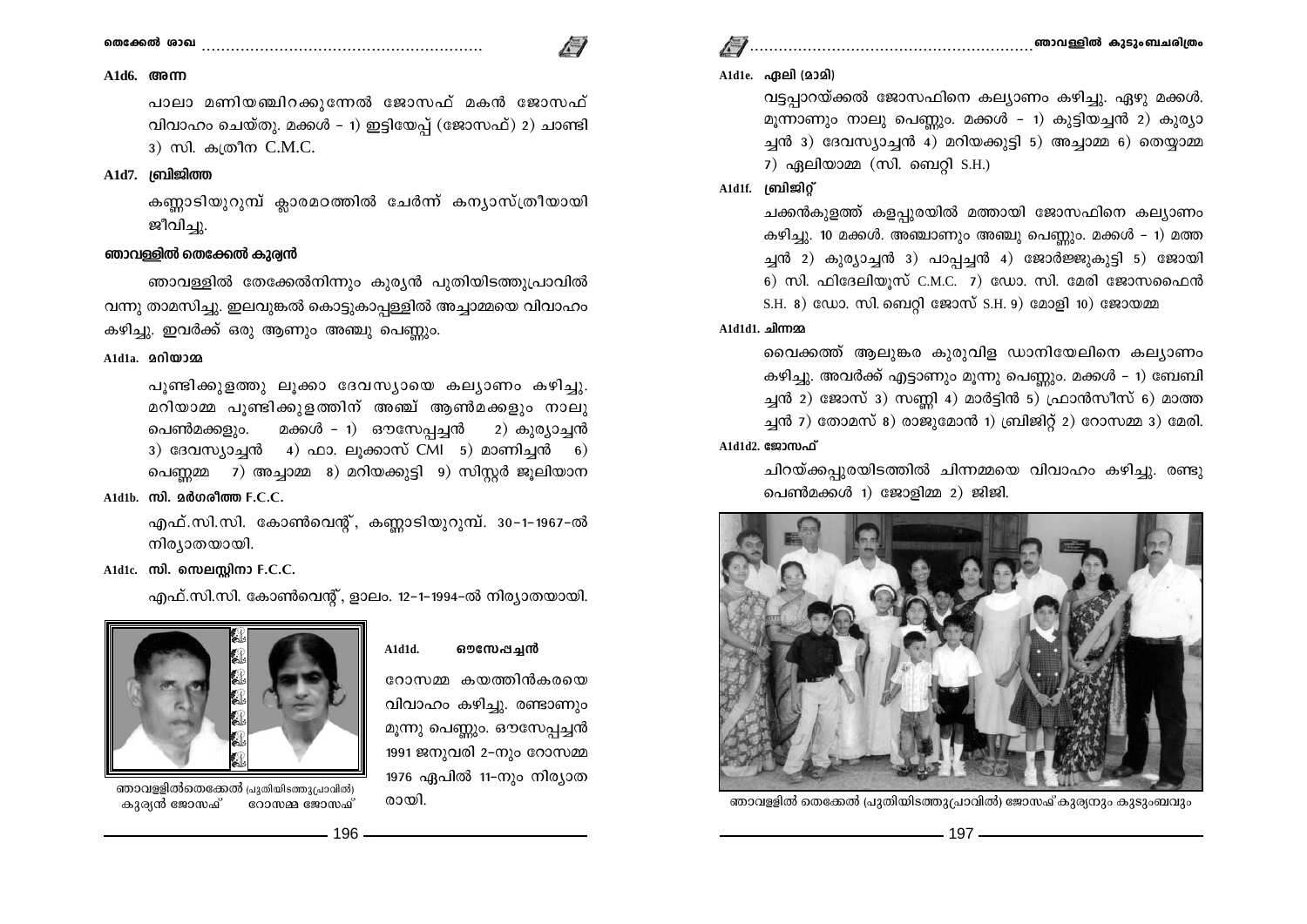#### 

#### A1d1d3. കുര്വാച്ചൻ

തെക്കേൽ ശാഖ

കപാട് ഇലഞ്ഞിമറ്റം എൽസിയെ വിവാഹം കഴിച്ചു. മക്കൾ മൂന്നാണും രണ്ടു പെണ്ണും.

- ജോയിച്ചൻ ഞാവള്ളിൽ പുത്തൻപുരയ്ക്കൽ കുര്യാച്ചന്റെ മകൾ  $1)$ അനിതയെ കല്യാണം കഴിച്ചു. അവർക്ക് 1 ആൺ, 2 പെൺ. ലിയാ, മറിയാമ്മ, സിറിയക്.
- ജോർജുകുട്ടി– കുര്യനാട് മറ്റത്തിൽ മാമ്മച്ചന്റെ മകൾ ബിന്ദുവിനെ  $2)$ കല്യാണം കഴിച്ചു. അവർക്ക് 1 ആൺ, 2 പെൺ. ക്രിസ്റ്റി, റോസ, ക്രിസ്റ്റോ.
- റോസ് (കുഞ്ഞുമോൾ) മാൻവെട്ടം തലോടിയിൽ ജോഷി കല്യാണം  $3)$ കഴിച്ചു. ഒരു മകൾ – മീര.
- പ്രേമ ചങ്ങനാശ്ശേരി നെടിയകാലപറമ്പിൽ സണ്ണി കല്യാണം  $\phi$ കഴിച്ചു. 1 ആൺ, 2 പെൺ. ജോസ്മോൻ, സാറാ, എൽസാ.
- ജസ്റ്റിൻ  $5)$

### A1d1d4. അച്ചാമ്മ

വാഴചാരിക്കൽ തോമസ് കല്യാണം കഴിച്ചു. 3 പെൺ, 3 ആൺ. ചെറിയാച്ചൻ, ജോസ്കുട്ടി, റ്റോമോൻ, ടെസ്സിയമ്മ, റോസിലി, മിനി

#### A1d1d5, 0000000

അതിരമ്പുഴ കുളംകുത്തിയിൽ ഡോമിനിക് വിവാഹം കഴിച്ചു. 2 ആൺ, 1 പെൺ. സോബിൻ, ജോസി, ആൻ.

ഔസേഷ്

198



അന്ന ഔസേഷ്

### ഔസേപ്പ്

ഭാര്യ ചക്കൻകുളത്ത് അന്ന. ഔസേപ്പ്-അന്ന ദമ്പതികൾക്ക് ദ ആൺമക്കളും 2 പെൺമക്കളും.  $A1d2a$ . കുര്വൻ (കുര്വാക്കോസ്)



പൊരുന്നോലിൽ തൊമ്മൻ - ഡ്രേസ്യാ മകൾ ത്രേസ്യാമ്മയെ വിവാഹം കഴിച്ചു. കുര്യാക്കോസ് - ത്രേ സ്യാമ്മ ദമ്പതികൾക്ക് രണ്ടാൺമക്കളും രണ്ടു പെൺമക്കളും ഉണ്ടായി. കുര്യാക്കോസ് 6.3.1973 -ൽ നിര്യാതനായി. ന്ത്രസ്യാമ്മ 9.9.1997-ൽ നിര്യാതയായി.



A1d2a1. ആനിക്കുട്ടി

14–3–1959–പത്തൊമ്പതാമത്തെ വയസ്സിൽ നിര്യാതയായി.

 $A1d2a2.$   $BI@m$ 

കിഴപറയാർ പുത്തൻപുരയിൽ മത്തായി -അന്ന മകൻ പ്രൊഫ. അലക്സാണ്ടർ വിവാഹം കഴിച്ചു. ഇവർക്ക് രണ്ടു പെൺമ ക്കളും ഒരു മകനും. മക്കൾ – 1) ആൻസി  $2)$  ബിൻസി  $3)$  ബിനോയ്.

A1d2a3. ஜே3ஸ்

അനിക്കുട്ടി

ചേറ്റുതോട് കള്ളിവയലിൽ തോമസ്–അ ന്നമ്മ മകൾ റോസ്ലിയെ വിവാഹം കഴിച്ചു. ഇവർക്ക് രണ്ട് ആൺമക്കളും രണ്ട് പെൺമക്കളും.

മക്കൾ - 1) കുര്യച്ചൻ 2) തൊമ്മച്ചൻ 3) ടെസ്ലി 4) ആനിമോൾ.

 $1)$ കുര്വച്ചൻ (ജാമു)

മറ്റത്തിപ്പാറ മുതുപ്പാക്കൽ മത്തച്ചൻ-തെയ്യാമ്മ മകൾ ജിഷയെ വിവാഹം കഴിച്ചു. ഇപ്പോൾ യു.കെ.യിൽ ജോലി ചെയ്യുന്നു. ഇവർക്ക് ഒരു മകൾ ജിയ റോസ്.

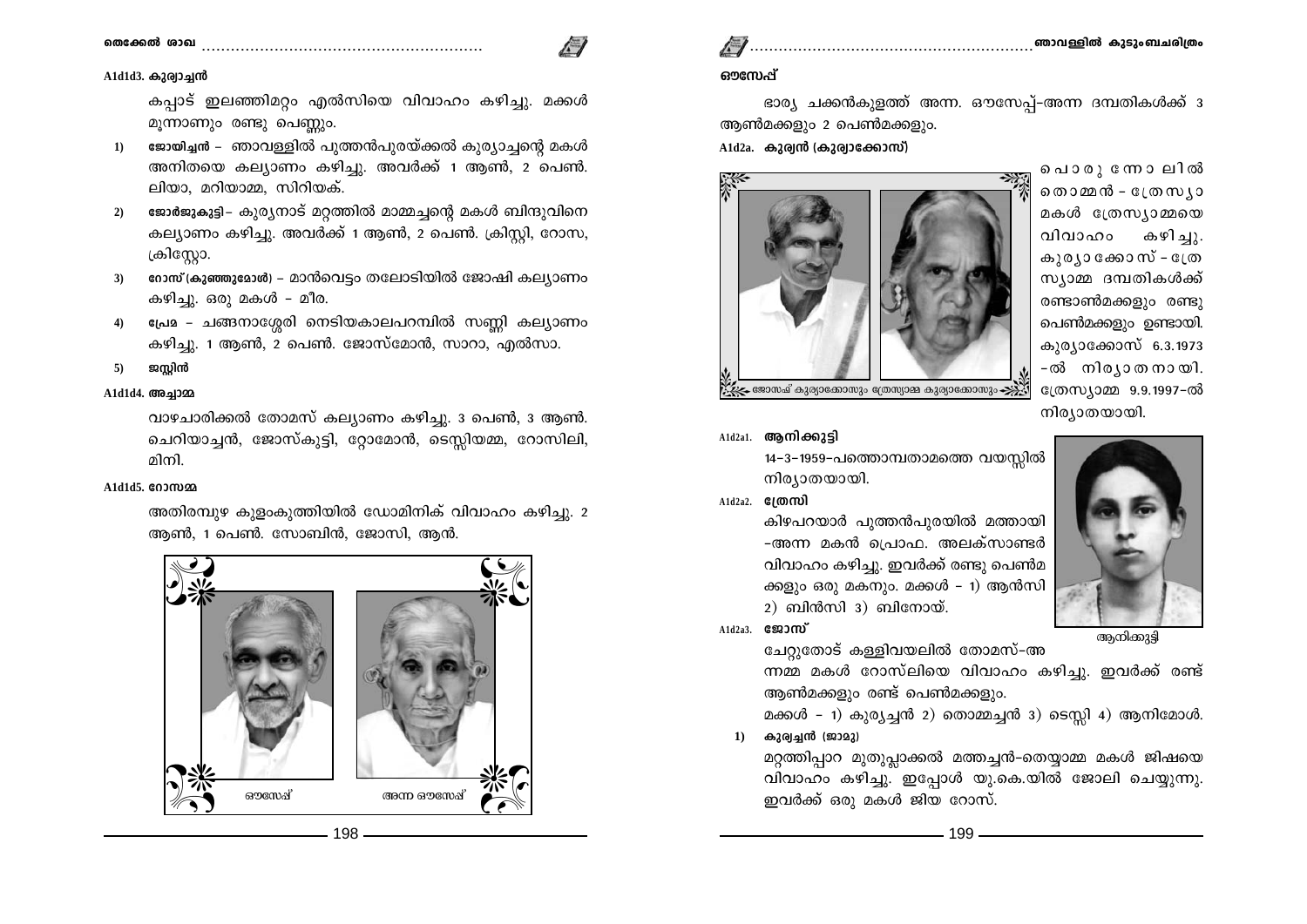



ജോസ് സിറിയക് ഞാവള്ളിൽ തെക്കേൽ & ഫാമിമി

 $A1d2a4.$   $\varepsilon$ 532)

പൂണ്ടിക്കുളത്ത് ലൂക്കാ-അന്നമ്മ മകൾ കുഞ്ഞുമോൾ മരിയ ജോസിനെ വിവാഹം കഴിച്ചു. ഇവർക്ക് ഒരു മകനും രണ്ടു പെൺമ ക്കളും. മക്കൾ - 1) സ്മിത 2) നീന 3) റോണി



ഞാവള്ളിൽ തെക്കേൽ ടോമി സിറിയക് & ഫാമിലി

 $A1d2b$ . സി. ചെത്സ (മറിയം)

സിസ്റ്റേഴ്സ് ഓഫ് ചാരിറ്റിയിൽ ചേർന്നു. 20-12-2000-ൽ വൈത്തിരിയിൽ നിര്യാതയായി.





A1d2c. സി. മേഴ്സി (ഏലി) ക്ലാരമഠത്തിൽ ചേർന്നു. 20-3-2001-ൽ

കണ്ണാടിയുറുമ്പിൽ നിര്യാതയായി.  $A1d2d.$  ഫാ. ജോസഫ് (പാപ്പച്ചൻ)

ബാംഗ്ലൂർ സെന്റ് പീറ്റേഴ്സ് സെമിനാരി യിൽനിന്നും റിട്ടയർ ചെയ്തു. 5-9-2007-ൽ സ്വവസതിയിൽവച്ച് നിര്യാതനായി. ഇദ്ദേഹത്തെപ്പറ്റി കുടുതൽ വിവരങ്ങൾ അന്യത്ര ചേർത്തിട്ടുണ്ട്.

 $A1d2e$   $g$   $m$  $\Omega$  $m\gamma$ 



ത്രേസ്യാമ്മ തോമസ്



സോഫി  $A1d2e1.$ 

മുണ്ടാങ്കൽ കുടക്കച്ചിറ ജോസഫ്-ത്രേസ്യാമ്മ മകൻ തോമ്മാച്ചൻ വിവാഹം കഴിച്ചു. ഇവർക്ക് നാലു മക്കൾ. ഒരാണും മൂന്നു പെണ്ണും. ഇളയ മകൾ 21-12-1988-ൽ മരിച്ചു. മക്കൾ – 1) വിനീത്  $\langle$ വിനു $\rangle$  2) ശാലിനി 3) അനി.



സി. ദേഴ്സി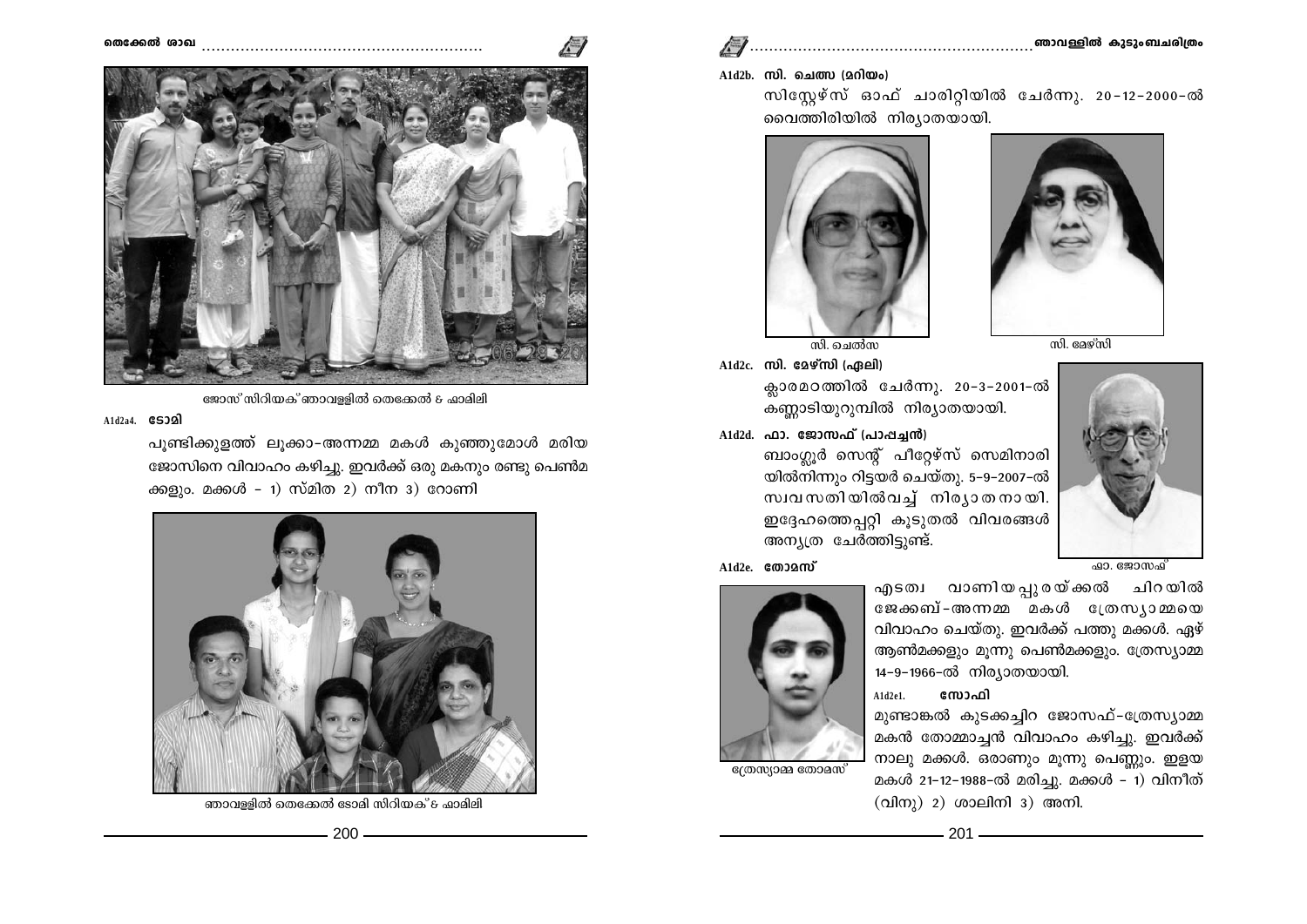#### ഞാവള്ളിൽ കുടുംബചരിത്രം

## 

#### $A1d2e2.$  ജോളി

വൈക്കത്തു വെട്ടിക്കാപ്പള്ളിൽ ജോസഫ് - അന്ന മകൾ ഡെയ്സിയെ വിവാഹം കഴിച്ചു. രണ്ട് പെൺമക്കൾ.

1) സുമി - പ്രവിത്താനം കുഴിഞ്ഞാലിൽ മത്തച്ചൻ-ലീലാമ്മ മകൻ റോബിൻ വിവാഹം കഴിച്ചു. 2) അനു.

#### $A1d2e3.$  ചാക്കോച്ചൻ

നറുക്കിലക്കാട് തെങ്ങുംപള്ളി തൊമ്മച്ചൻ-ഏലിക്കുട്ടി മകൾ ആനിയമ്മയെ വിവാഹം കഴിച്ചു. ഇവർക്ക് രണ്ടു പെൺമക്കൾ. 1) രേണു 2) രേഷ്മ.



ഞാവള്ളിൽ തെക്കേൽ ജേക്കബ് തോമസ് (ചാക്കോച്ചൻ) & ഫാമിലി

#### A1d2e4. 2010022

നെടുംകുന്നം കാട്ടൂർ ജോൺ-അന്ന മകൻ ജോസഫ് വിവാഹം കഴിച്ചു. ഇവർക്ക് മക്കൾ 3. ഒരാണും രണ്ടു പെണ്ണും. 1) അനൂപ് 2) ആനി 3) ടെസ്സി.

#### A1d2e5. കുര്വാച്ചൻ

മുത്തോലി നെടുമ്പുറം ജോസഫ്-ആലീസ് മകൾ സിസിയെ വിവാഹം കഴിച്ചു. ഇവർക്ക് മൂന്നു പെൺമക്കൾ.

1)  $s \to 2$ )  $s \to 3$ )  $s \to 3$ 



ഞാവള്ളിൽ തെക്കേൽ കുര്യാച്ചനും കുടുംബവും പിതാവ് റ്റി.ജെ. തോമസും

## Ald2e6. S320 algnd

കവീക്കുന്ന് പൊരു ന്നോലിൽ സ്കറിയ– ഏലിക്കുട്ടി മകൾ ഫോൺസിയെ വിവാഹം കഴിച്ചു. രണ്ട് ആൺമക്കൾ.

1) തരുൺ, 2) രാഹുൽ.

A1d2e7. ചാണ്ടിച്ചൻ

അതിരമ്പുഴ പണ്ടാര ക്കുളം ജോർജ്ജ്-മേരി മകൾ മിനിയെ വിവാഹം കഴിചു. മുന്ന് ആൺമക്കൾ.